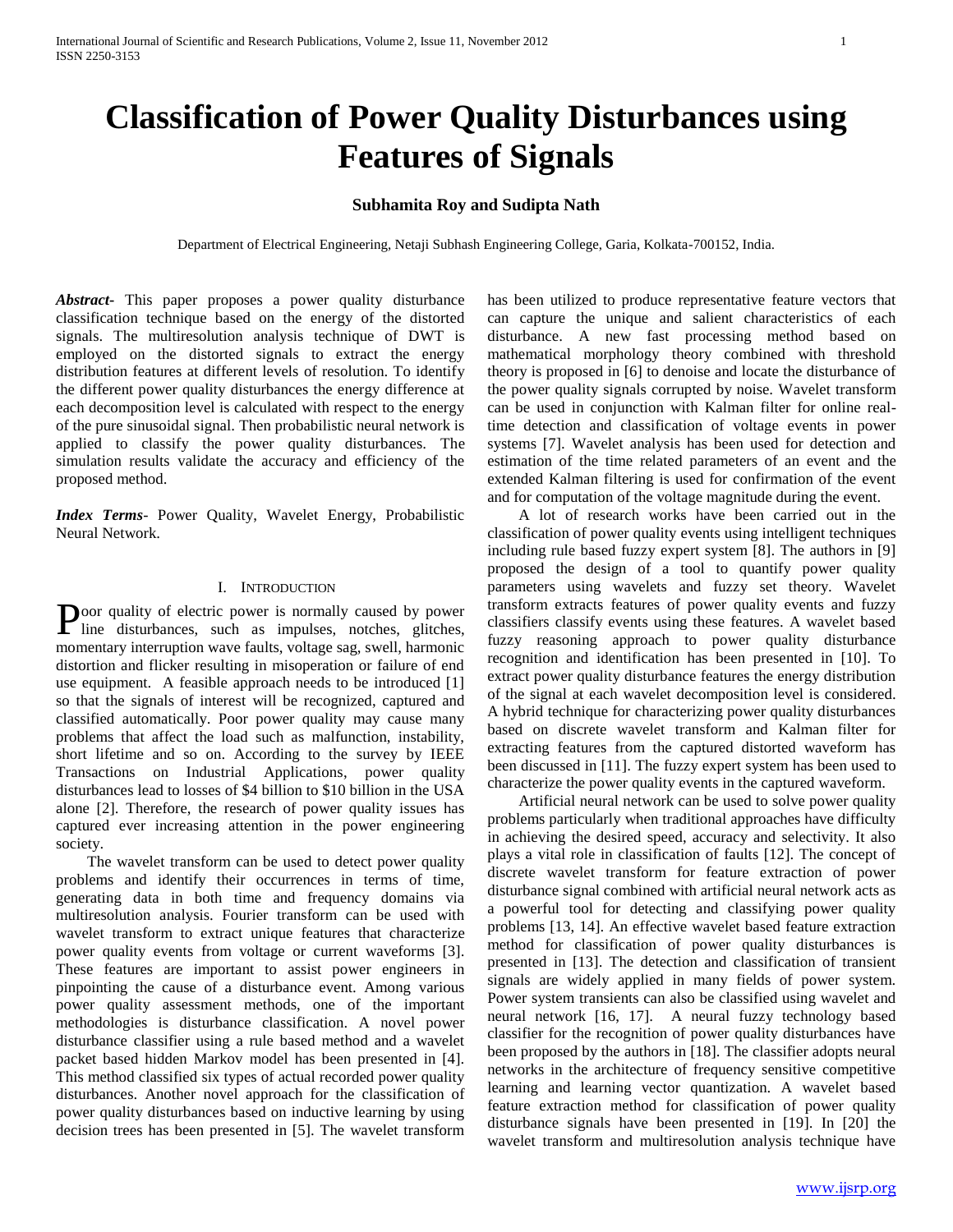been employed to detect and locate disturbances. In order to classify these disturbances an algorithm grouped them into classes by applying artificial neural network resulting in a hybrid system. More recently S-transform has been proposed in power quality analysis to overcome the drawbacks of the wavelet transform [21]. S-transform based neural network classifier can effectively detect and classify different power quality events [22] and [23].

 In this paper different stationary and nonstationary power quality disturbances such as sag, swell, interruption, flicker, oscillatory transient, harmonic, sag with harmonic, swell with harmonic, notch and spike are considered for pattern recognition and classification. The distorted signals are analyzed by  $db_4$ mother wavelet upto 12 levels of decomposition. The energy values of all the detail levels are given as input to the neural network.

#### II. WAVELET TRANSFORM

 Wavelet transform is used as a feature extraction tool to identify power quality disturbances. It finds applications in different areas of engineering due to its ability to analyze stationary and non-stationary disturbances in signals. The major advantage of this method includes two aspects; the first one is that it can significantly reduce the dimensionality of the analyzed data for *i* levels of decomposition. The second advantage is that this method keeps all the necessary characteristics of the original waveform for analysis.

The basic formula for continuous wavelet transform is

$$
W(s,\tau) = \int_{-\infty}^{\infty} f(t) \frac{1}{\sqrt{|s|}} \psi^* \left( \frac{t-\tau}{s} \right) dt \tag{1}
$$

where  $\psi(t)$  is the mother wavelet. The transformed signal is a

1

function of two variables, translation ( $\tau$ ) and scale (s).  $\sqrt{s}$  is called the normalization factor. Analysis of a signal at different frequencies with different resolution is called Multi Resolution Analysis. Here every spectral component is not resolved equally. MRA is designed to give good time resolution and poor frequency resolution at high frequencies and good frequency resolution and poor time resolution at low frequencies. This approach makes sense especially when the signal at hand has high frequency components for short duration and low frequency components for long duration.

## **2.1 Theory of Discrete Wavelet Transform (DWT)**

 Calculation of wavelet coefficients at every possible scale is a fair amount of work and it generates a lot of data. The analysis becomes more efficient and very accurate if we choose scales and positions based on powers of two which are called dyadic scales and positions. We obtain such an analysis from the discrete wavelet transform. For most of the signals the low frequency content is the most important component which gives the signal its original identity. The high frequency component imparts flavor or nuance. We identify the high frequency component by 'details' and low frequency component by 'approximations'. The details are the low scale high frequency components and the approximations are the high scale low frequency component. The original signal 'S' passes through two complementary filters and emerges as two signals as shown in figure 1. But unfortunately if we perform this operation on a real digital signal then if original signal 'S' contains 1000 samples of data, each of approximation and detail will contain 1000 samples, for a total of 2000. To overcome this problem the notion of down sampling is introduced. This simply means throwing away every second data point resulting in 500 samples of data for each of approximation and detail as shown in figure 2.



**Figure 1: Approximation and detail containing Figure 2: Approximation and detail twice the data as the original one using notion of down sampling**

 Figure 3 shows a one stage discrete wavelet transform of a signal. The signal under consideration is a pure sinusoid with high frequency noise added to it. The decomposition process can be iterated, with successive approximations being decomposed in turn so that one signal is broken down into many lower resolution components. This is called wavelet decomposition tree as shown in figure 4.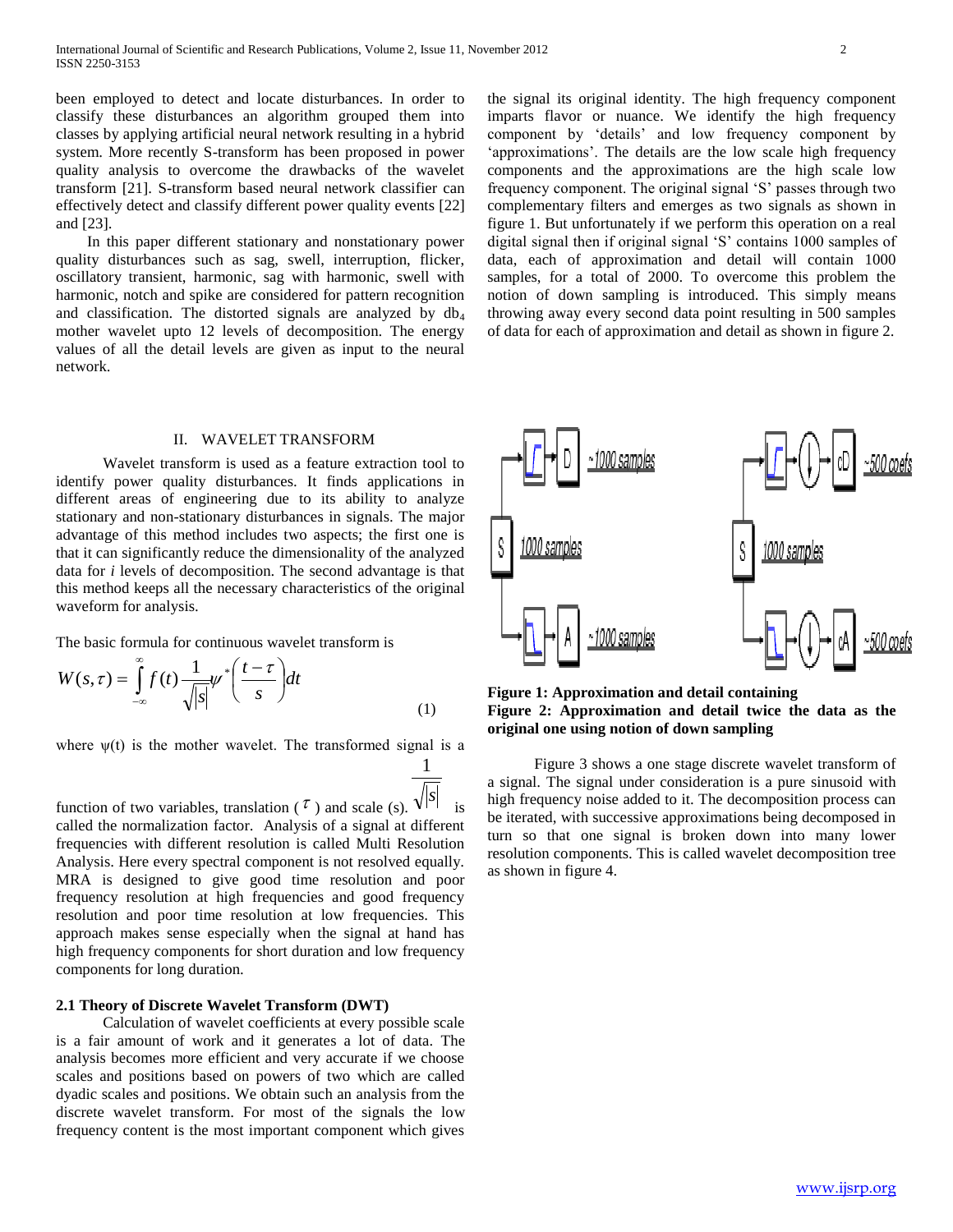

## **Figure 3: Decomposition of signal with high frequency noise**



**Figure 4: Multilevel decomposition**

 Since the analysis process is iterative, theoretically it can be continued indefinitely. In reality the decomposition can proceed only until the individual details consist of a single sample. In practice a suitable number of levels are selected based on the nature of the signal or on a suitable criterion like entropy.

## **2.2 DWT for Feature Extraction**

 The major power line disturbances are sag, swell, harmonics, flicker, interruption, harmonics with swell, harmonics with sag, notch, oscillatory transient and spike. In this paper these power quality disturbance signals are generated by using the algebraic equations given in table I. The advantage of using algebraic equations is that it introduces the flexibility of covering a wide range of parameters.

 In this section wavelet transform is used for feature extraction of different power quality disturbances. The signals are decomposed in 12 levels by DWT. The Daubechies 4 wavelet function is adopted as mother wavelet. The energy of detail coefficients at each level of the decomposed signals is calculated. Those energy values are used to calculate the energy difference values.

 To calculate the minimum decomposition level, the level where the maximum energy deviation can be achieved with respect to the reference signal is required. On the basis of that number of decomposition level is required to specify.

 The procedure for the determination of the minimum level of decomposition has been discussed by authors in [2]. If *f<sup>s</sup>* is sampling frequency and *fref* is the frequency of the reference signal then

$$
\log_2(\frac{f_s}{f_{ref}}) - 1 \le N \le \log_2(\frac{f_s}{f_{ref}})
$$
  
where f<sub>s</sub> = 5KHz and f<sub>ref</sub> = 50Hz. (2)

From Eq.2 we get  $5.64 < N < 6.64$  (3) Hence N can be considered as 6. Now  $N_{min} = 2*N$  (4) Therefore we get N  $_{\text{min}} = 2 * N = 2*6 = 12$ .

 Hence we have chosen 12 levels of decomposition and the maximum deviation is at  $6<sup>th</sup>$  level.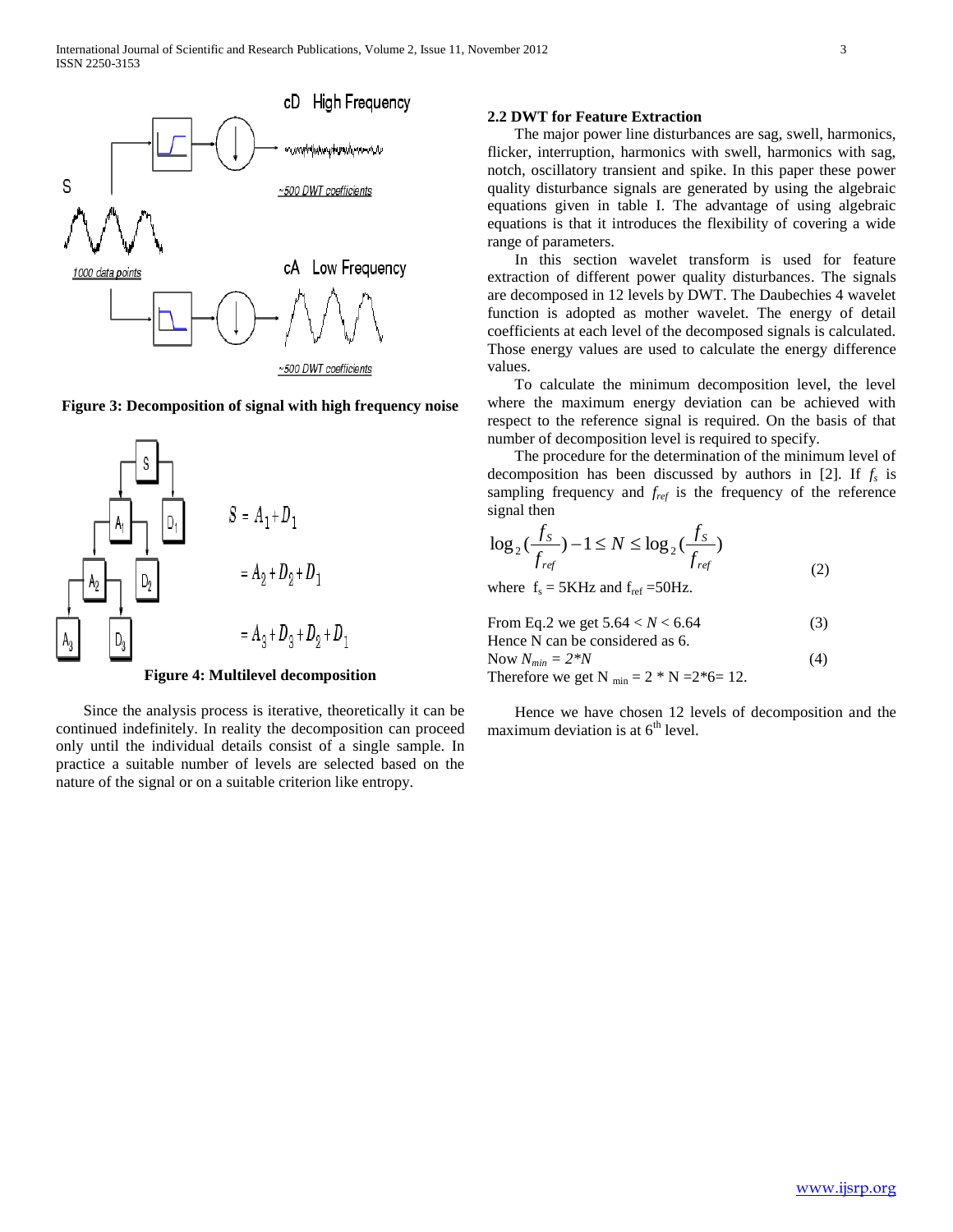| <b>DISTURBANCES</b>          | <b>EQUATION</b>                                                                                                                           | <b>PARAMETERS</b>                                                                                                                  |
|------------------------------|-------------------------------------------------------------------------------------------------------------------------------------------|------------------------------------------------------------------------------------------------------------------------------------|
| Pure                         | $y(t)=sin(\omega_d t)$                                                                                                                    | $\omega_d = 2\pi * 50$ rad/sec                                                                                                     |
| Sag                          | $y(t) = \sin(\omega_0 t)[1 - \alpha(u(t - t_1) - u(t - t_2))]$                                                                            | $0.1 \le \alpha \le 0.9, T \le t$ , $-t$ , $\le 9T$                                                                                |
| Swell                        | $y(t) = sin(\omega_d t)[1 + \alpha(u(t - t_1) - u(t - t_2))]$                                                                             | $0.1 \le \alpha \le 0.9, T \le t_{z} - t_{1} \le 9T$                                                                               |
| High frequency<br>signal     | $y(t) = \alpha_1 \sin(\omega_d t) + \alpha_2 \sin(3\omega_d t) + \sin(5\omega_d t) +$<br>$\alpha_s \sin(7\omega_d t) + \sin(9\omega_d t)$ | $\alpha_1 = 1, \alpha_2 = 0.6$ to .06, $\alpha_2 = 0.2$ to 0.02<br>$\alpha_4 = 0.08$ to $.008$ , $\alpha_{\rm g} = 0.05$ to $.005$ |
| Flicker                      | $y(t) = [1 + \alpha \sin(2\pi\beta t)]\sin(\omega_d t)$                                                                                   | $0.1 \leq \alpha \leq 0.2, 5Hz \leq \beta \leq 20Hz,$                                                                              |
| Interruption                 | $y(t) = sin(\omega_d t)[1 - \alpha(u(t - t_1) - u(t - t_2))]$                                                                             | $0.9 \le \alpha \le 1.7 \le t_{2} - t_{1} \le 97$                                                                                  |
| High frequency<br>with swell | $y(t) = [\alpha_1 \sin(\omega_d t) + \alpha_2 \sin(3\omega_d t) + \sin(5\omega_d t)]$<br>$\{1 + \alpha(u(t-t,)-u(t-t,)))\}$               | $\alpha_1 = 1, \alpha_2 = 0.6$ to .006,<br>$\alpha_x = 0.02$ to .002(). $1 \le \alpha \le 0.9$ .<br>$T < t - t$ , < 97             |
| High frequency<br>with sag   | $y(t) = [\alpha_1 \sin(\omega_d t) + \alpha_2 \sin(3\omega_d t) + \sin(5\omega_d t)]$<br>$[[1 + \alpha(u(t - t_1) - u(t - t_2))]]$        | $\alpha_1 = 1, \alpha_2 = 0.6$ to .006, $\alpha_3 = 0.02$ to .002,<br>$0.1 \le \alpha \le 0.9$ , $T \le t_2 - t_1 \le 9T$          |
| Spike                        | $y(t) = sin(\omega_d t) + sign(sin(\omega_d t)) * {\sum_{i=1}^{i} k *}$<br>$[u(t-(t_1+0.002n))-u(t-(t_2++0.002n)))]$                      | $0.1 \le k \le 0.4, 0.01T \le t_z - t_z \le 0.05T$ ,<br>$0 \le t_1, t_2 \le 0.5$                                                   |
| Oscillatory<br>transient     | $y(t) = \sin(\omega_d t) + e^{((t_1 - t)/\tau)(u(t - t_1) - u(t - t_2))}$<br>$\sin(2\pi f_n t)$                                           | $0.1 \le \alpha \le 0.8, 0.5T \le t_z - t_z \le 3T$<br>$300Hz \le f_n \le 900Hz$ , 5ms $\le \tau \le 40ms$                         |
| <b>Notch</b>                 | $y(t) = sin(\omega_d t) + sign(sin(\omega_d t)) * {\sum_{n=1}^{i} k *}$<br>$ u(t-(t_1+0.002n))-u(t-(t_2+0.002n)) $                        | $0.1 \le k \le 0.4$<br>$0.017 \leq t_{\rm z}-t_{\rm 1} \leq 0.057, 0 \leq t_{\rm 1\prime} t_{\rm z} \leq 0.5$                      |

## **Table I: Different types of Power Quality Disturbances**

## III. NEURAL NETWORK

 A neural network is a system composed of many simple processing elements operating in parallel whose function is determined by network structure, connection strengths, and the processing performed at computing elements or nodes. Artificial neural networks offer a completely different approach to problem solving. An artificial neural network is a model built through learning from a number of examples of this behavior. It transforms the given data pertaining to a problem into a model or predictor, and then applies this model to the present data to obtain an estimate. Following are some of the advantages of neural networks:

- Ability to account for complex functional dependency.
- One goes straight from the data to the model without simplification or questionable interpretation.
- No conditions on the predicted variable.
- Insensitivity to (moderate) noise or unreliability in the data.
- The final model is continuous and derivable and lends itself easily to further work.
- Speed: 10 microseconds when hardwired, a few milliseconds on a 1 GHz computer.

 Probabilistic neural networks (PNN) are a kind of radial basis network suitable for classification problems and the architecture is feed forward in nature. PNN is supervised learning algorithm but includes no weights in its hidden layer. Instead each hidden node represents an example vector, with the example acting as the weights to that hidden node. Figure 5 illustrates a sample PNN structure.



**Figure 5: Architecture of PNN**

 Basically, PNN consists of an input layer, which represents the input pattern or feature vector. The input layer is fully interconnected with the hidden layer, which consists of the example vectors. The actual example vector serves as the weights as applied to the input layer. The output layer represents each of the possible classes for which the input data can be classified. The hidden layer is not fully interconnected to the output layer. The example nodes for a given class connect only to that class's output node and none other. The other important element of the PNN is the output layer and the determination of the class for which the input layer fits. This is done through a winner-takes-all approach. The output class node with the largest activation represents the winning class.

 In PNN algorithm, calculating the class-node activations is a simple process. For each class node, the example vector activations are summed, which are the sum of the products of the example vector and the input vector. The hidden node activation, shown in Eq. 5 is simply the product of the two vectors (*E* is the example vector, and *F* is the input feature vector).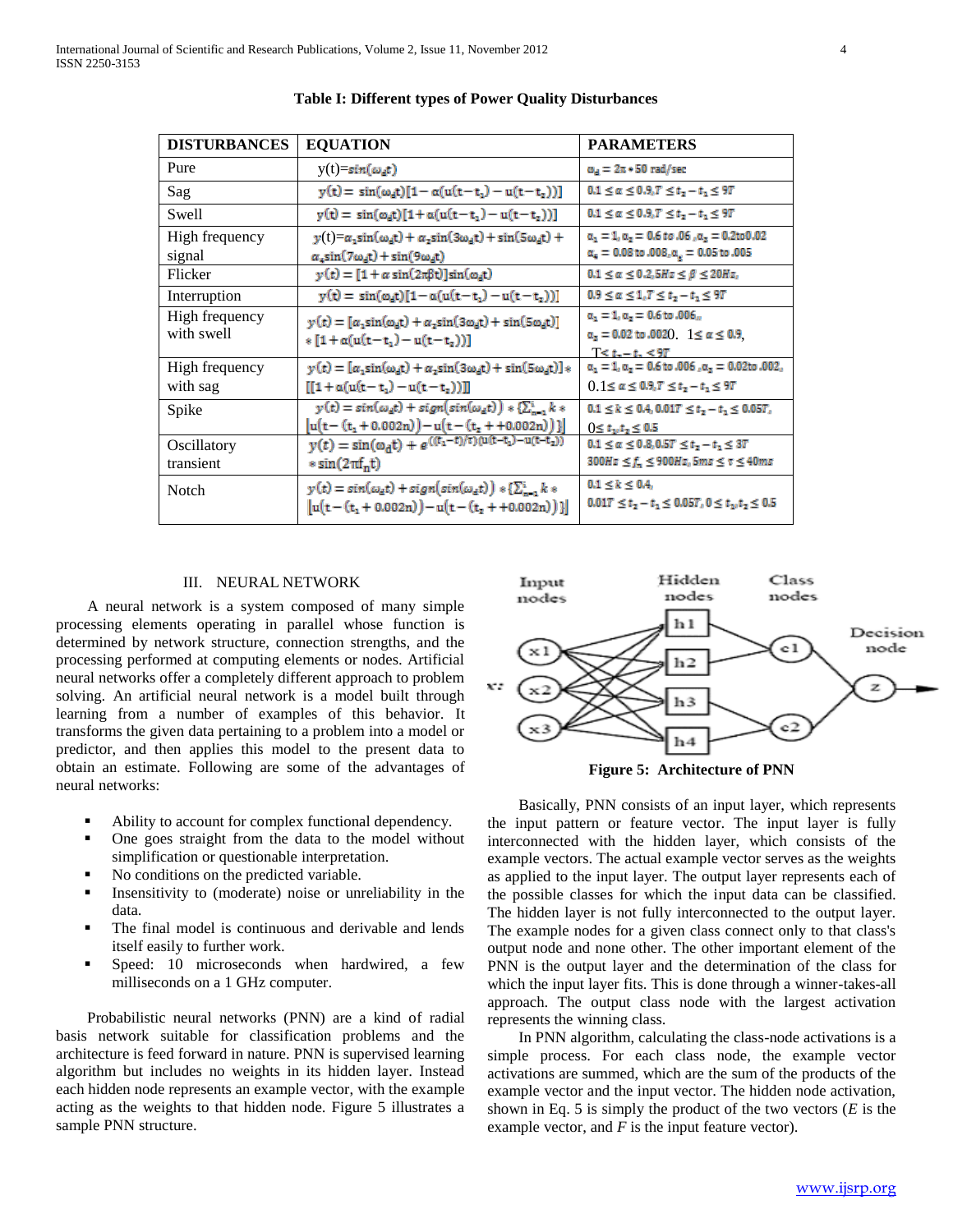$$
h_i = E_i F \tag{5}
$$

*N*

The class output activations are then defined as

$$
C_{j} = \frac{\sum_{i=1}^{N} e^{\frac{h_{i}-1}{\gamma^{2}}}}{N}
$$
\n(6)

where *N* is the total number of example vectors,  $h_i$  is the hidden-node activation and *γ* is a smoothing factor. The smoothing factor is chosen through experimentation. If the smoothing factor is too large, details can be lost; again if the smoothing factor is too small, the classifier may not generalize well. In this paper PNN has been considered for the classification of power quality disturbances.

#### IV. METHODOLOGY

The inputs to the neural network are the preprocessed distorted signal. Discrete wavelet transform is applied to the signal to extract the energy features. Feature extraction is the key for recognizing the exact nature of the disturbance present in the signal. A feature extractor should reduce the pattern vector (original waveform) to a lower dimension which contains most of the useful information from the original vector.

 In this paper *db<sup>4</sup>* mother wavelet has been considered to decompose the signals considering the sampling frequency to be 5 kHz. The minimum level of decomposition is found to be 12. The energy of the detail coefficients at each decomposition level i.e.  $d_1$  to  $d_{12}$  is calculated and it is divided by the energy of the original signal. The energy at detail level *i* is calculated according to the following formula:

$$
100 * \frac{(norm(D_i))^2}{(norm(x_k))^2}
$$
  
Energy = (7)

where  $D_i$  is the detail wavelet coefficient at level *i* and  $x_k$  is the amplitude of the signal at *kth* sampling instant.

Norm 
$$
D_i = \sqrt{\sum |D_{ij}|^2}
$$
,  $j = 1, 2, \dots, m$  (8)

where *m* is the total number of *ith* detail level coefficients.

Norm 
$$
x_k = \sqrt{\sum x_k^2}
$$
,  $k = 1, 2, \dots, n$ . (9)

 where n is the total number of samples in the signal. As the sampling frequency is 5000Hz and the total duration of the signal considered is 1 sec the total number of samples is 5000.

 A pure sinusoidal signal at 50 Hz. is considered as reference and the energy of the pure signal at all the 12 levels of decomposition are calculated according to the formula given in Eq. 7. Hence if *Epure* is the energy of the signal then

$$
E_{pure} = [E_{1pure}, E_{2pure}, \qquad, E_{12pure}] \tag{10}
$$

If *Esignal* is the energy of the distorted signal then

$$
E_{signal} = [E_{Isignal}, E_{2signal}, E_{12signal}].
$$
\n
$$
\Delta E = E_{signal} - E_{pure}
$$
\n(11)

 $h_i = h_i l_i$ <br>  $\vec{r} = \vec{r}$ <br>  $\vec{r} = \vec{r}$ <br>  $\vec{r} = \vec{r}$ <br>  $\vec{r} = \vec{r}$ <br>  $\vec{r} = \vec{r}$ <br>  $\vec{r} = \vec{r}$ <br>  $\vec{r} = \vec{r}$ <br>  $\vec{r} = \vec{r}$ <br>  $\vec{r} = \vec{r}$ <br>  $\vec{r} = \vec{r}$ <br>  $\vec{r} = \vec{r}$ <br>  $\vec{r} = \vec{r}$ <br>  $\vec{r} = \vec{r}$ <br>  $\vec{r} = \vec{r}$ <br> The resultant feature vector *ΔE* obtained by subtracting the detail energy values of the distorted signal at each level from that of the pure signal is considered as the input to the artificial neural network. Probabilistic neural network model is considered for classification since the learning speed of this model is very fast making it suitable for signal classification problems in real time. The authors in paper [2] have used the energy of the detailed information for pattern recognition of the signals. They have not considered the per unit energy values. In this paper the energy refers to the per unit energy value contained in the detail level of a particular distorted signal. The advantage of considering per unit values is that the per unit energy being of lower order can be easily handled using digital computer. Hence the computational effort is much reduced.

## V. PATTERN RECOGNITION OF POWER QUALITY DISTURBANCES

 Different types of power quality disturbances are considered for pattern recognition and the signals are generated in MATLAB. Table I gives the signal generation models and their control parameters. Using the parameters given in Table I the training and testing signals can be generated in a wide range and the signals thus simulated are very close to the real situation. Sampling frequency of the signals is 5 kHz. The total simulated time is 1second and fifty power frequency cycles is considered. The energy difference values of each power quality disturbances are plotted considering energy difference values in y axis and number of decomposition levels in x axis.

## **5.1 Energy Pattern for Signal with Sag and Interruption**



**Figure 6: Signals with (a) sag and (b) interruption**

 Figure 6 represents pure sine wave with sag and interruption. Figure 7 represents the energy difference values for different sag and interruption signals. It shows negative deviations at  $6<sup>th</sup>$ ,  $7<sup>th</sup>$  and  $11<sup>th</sup>$  levels.  $6<sup>th</sup>$  level shows the maximum deviation.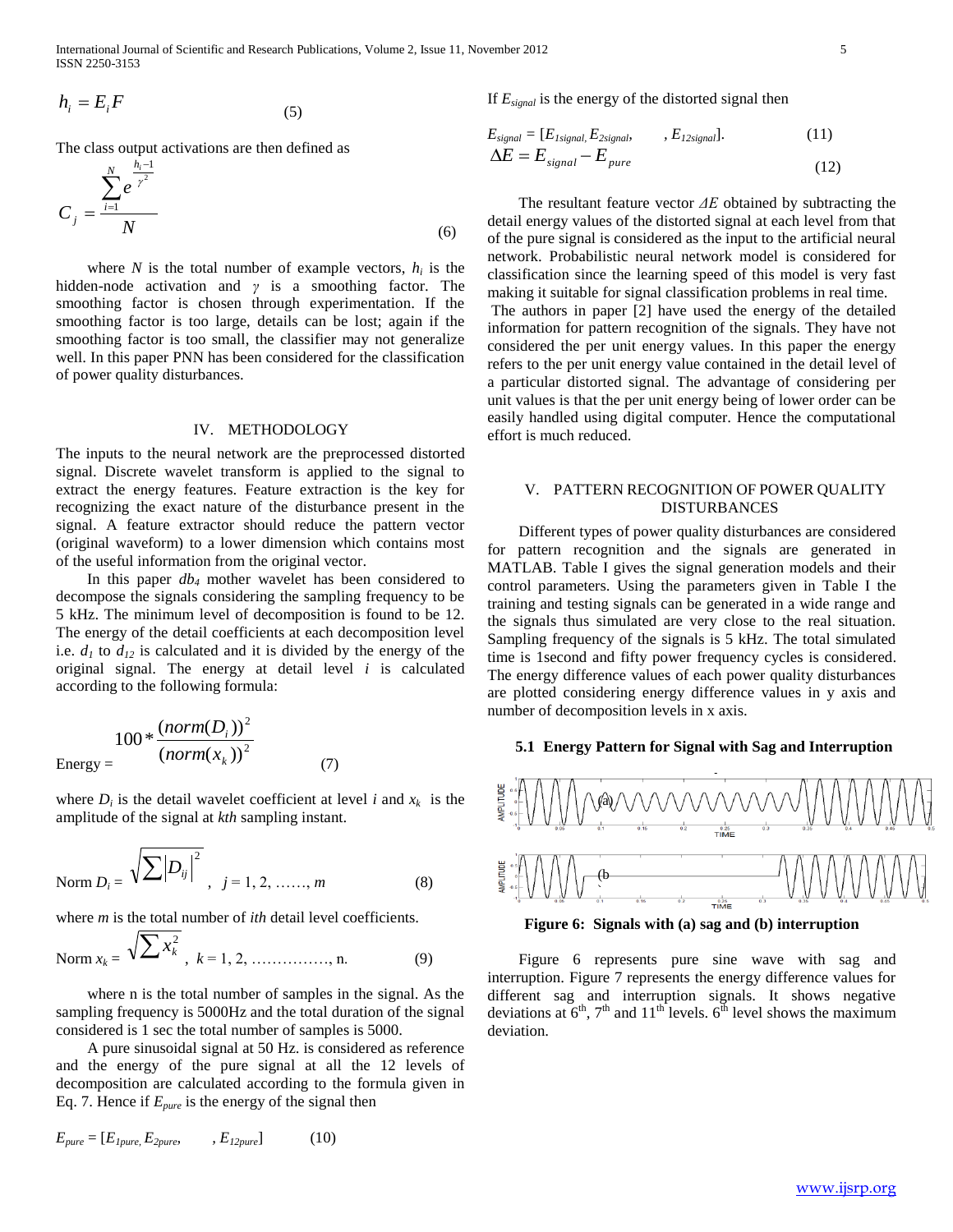

**Figure 7: Energy difference patterns for different signals with sag and interruption**

# **5.2. Energy Pattern for Signal with Swell**



**Figure 8: Signal with voltage swell**

 Figure 8 shows a pure sine wave with swell. The energy difference patterns are given in figure 9. It represents the positive deviations at the levels of 4, 5, 6, 7 and negative deviation is at  $11<sup>th</sup>$  level.



**Figure 9: Energy difference patterns for signal with swell**

## **5.3. Energy Pattern for the harmonics and harmonics with amplitude deviations**

 Signal with harmonics, harmonics with swell and harmonics with sag is shown in figure 10. Figure 11 shows the energy difference patterns. Energy difference values show the pattern where the positive deviations are at  $4<sup>th</sup>$ ,  $5<sup>th</sup>$  and  $11<sup>th</sup>$  level and negative deviations are at  $6<sup>th</sup>$  and  $7<sup>th</sup>$  levels for the signal with harmonics and harmonics with amplitude deviations.



**Figure 10. (a) Harmonic signal (b) harmonics with swell (c) harmonics with sag**



**Figure 11: Energy difference patterns for harmonics, harmonics with swell, and harmonics with sag**







## **Figure 12: (a) Flicker and (b) Energy difference patterns for flicker**

 Figure 12 (a) shows a signal with flicker and the corresponding energy difference pattern for flicker is given in figure 12 (b). Flicker of frequency greater than 13 Hz shows the positive deviations are at  $3<sup>rd</sup>$ ,  $5<sup>th</sup>$  and  $7<sup>th</sup>$  levels and negative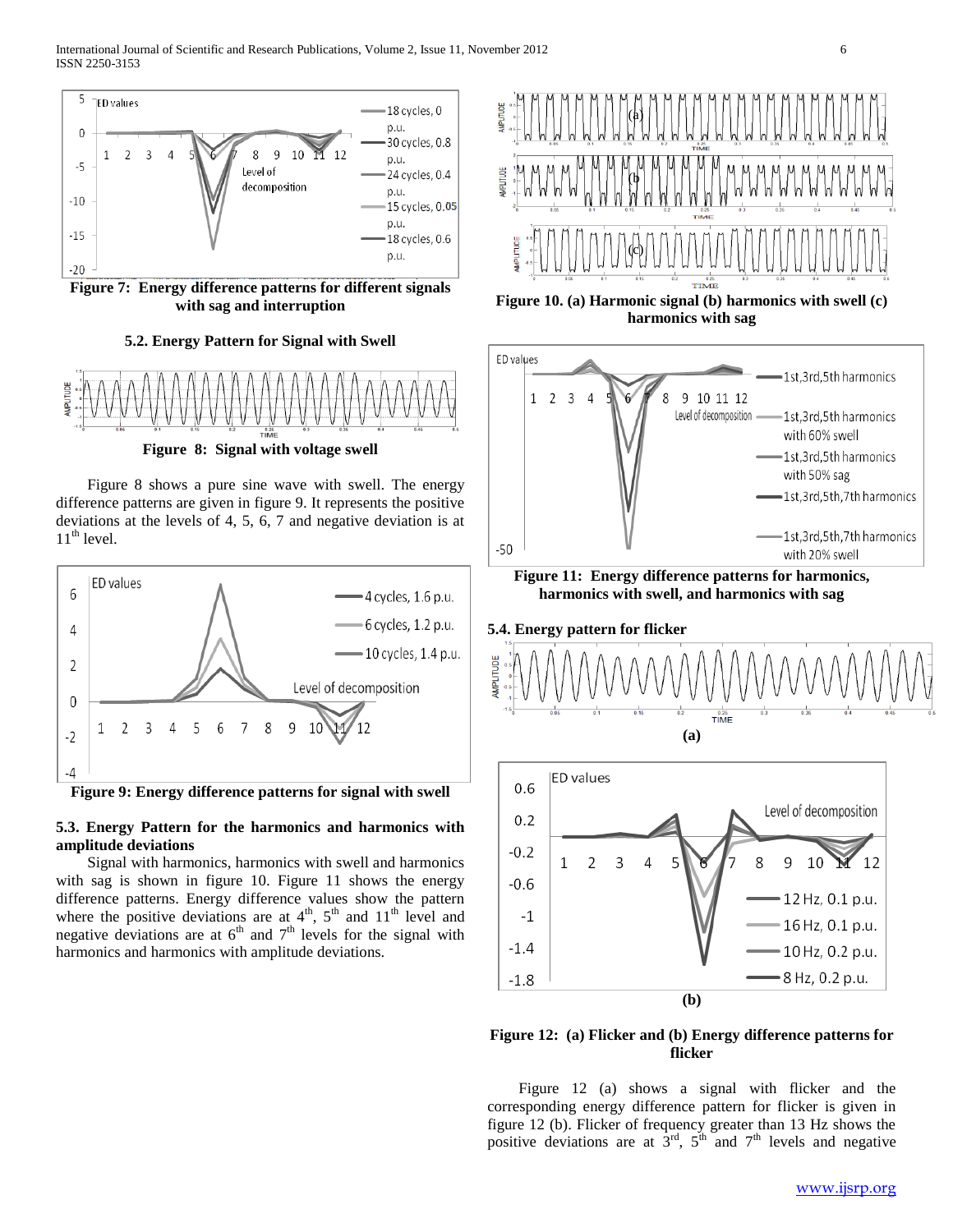deviations are at  $6<sup>th</sup>$  and  $11<sup>th</sup>$  levels. The flickers with the frequency less than 13 Hz shows the negative deviation  $7<sup>th</sup>$  level.

## **5.5. Energy pattern for notch**



**Figure 13: (a) Notch and (b) Energy difference patterns for different signals with notch**

 A signal with notch and its energy difference pattern is given in figure 13 (a) and figure 13 (b) respectively. When the notch occurs for 3 samples or more than that, it shows negative deviations at  $6<sup>th</sup>$ ,  $7<sup>th</sup>$  and  $11<sup>th</sup>$  levels. For the signals with notch for brief period of time i.e. less than 3 samples give the positive deviations of energy value at  $7<sup>th</sup>$  level.

### **5.6. Energy pattern for oscillatory transient**



**Figure 14: (a) Oscillatory transient and (b) Energy difference patterns for oscillatory transient**

 The signal consisting of oscillatory transient is shown in figure 14 (a). Oscillatory transient shows the positive deviations at  $1<sup>st</sup>$ ,  $2<sup>nd</sup>$ ,  $3<sup>rd</sup>$  and  $4<sup>th</sup>$  levels and negative deviations at  $5<sup>th</sup>$ ,  $6<sup>th</sup>$  and  $7<sup>th</sup>$  levels as shown in figure 14 (b).

### **5.7. Energy pattern for spike**

 Figure 15 (a) shows sinusoidal signal with spike. The signal with spike in 3 samples or less than 3 samples signifies positive deviations at  $1<sup>st</sup>$  to  $9<sup>th</sup>$  levels and negative deviations at  $10<sup>th</sup>$  and 11<sup>th</sup> levels. When the spike occurs for greater than 3 sampling instant, it gives negative deviation of energy difference value at 7<sup>th</sup> level. The energy difference pattern for signals with spike occurred in different samples are shown in figure 15 (b).



**Figure 15: (a) Spike and (b) Energy difference patterns for different spike signals**

From the above analysis the following observations can be made:

- For sag signal we obtain the highest negative energy deviation at  $6<sup>th</sup>$  level. In case of interruption signals, the energy difference patterns are following the same pattern like sag. The only difference from sag is that the range of maximum deviation is greater than the sag signals.
- For swell signal we get reverse pattern of sag that is highest positive energy deviation at  $6<sup>th</sup>$  level.
- Harmonics implicate the negative energy difference at  $6<sup>th</sup>$  level and a slight positive difference after the  $6<sup>th</sup>$ level.
- Major deviation, for flicker is at  $6<sup>th</sup>$  level which is negative and positive deviation at  $7<sup>th</sup>$  level.
- The energy difference patterns for the signals harmonic with swell and sag follow the pattern of harmonic signals.
- Notch signals represents the major negative deviation at 6 th level and positive variation at the preliminary levels such that 1, 2, 3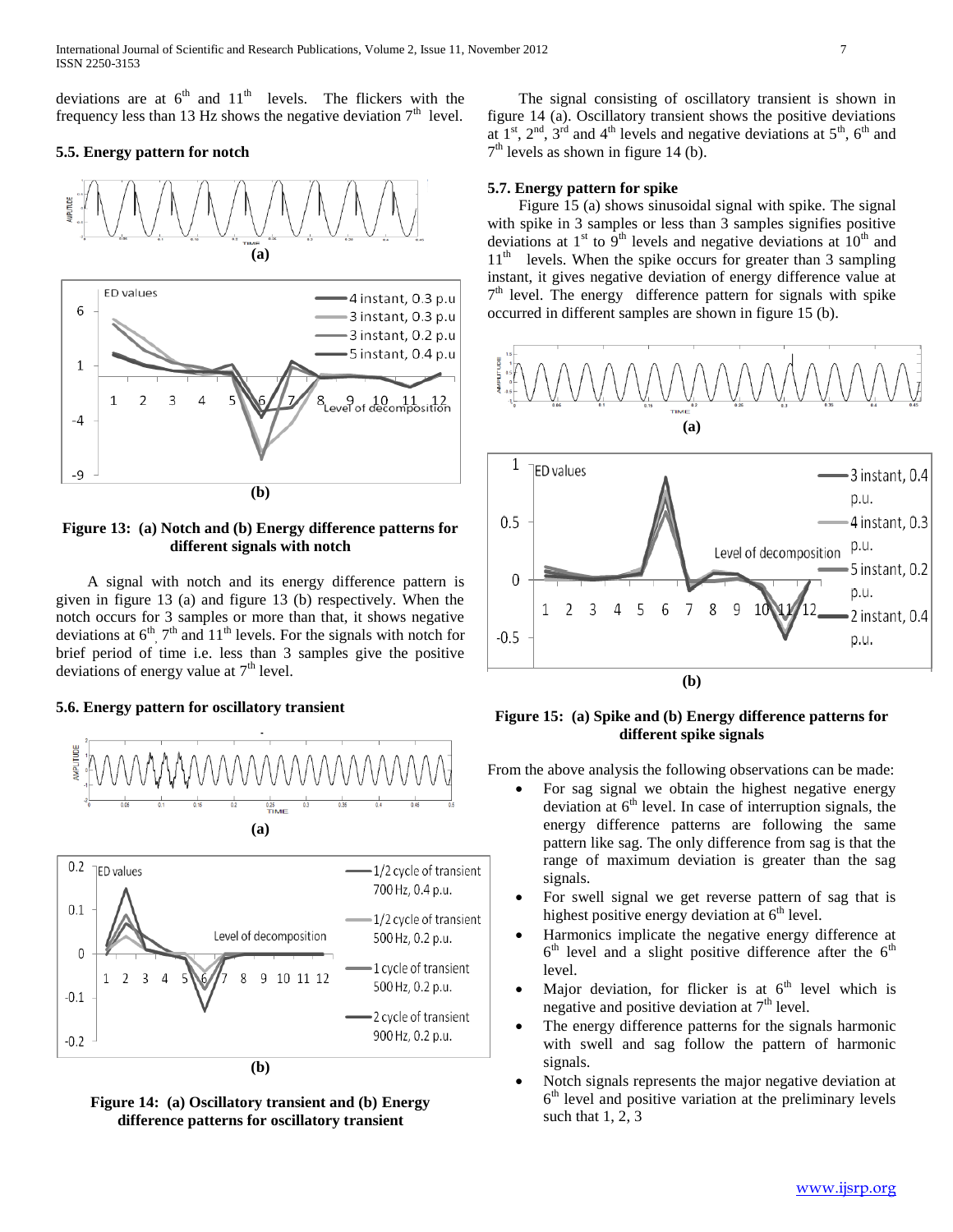- For oscillatory transient we get maximum positive deviation at  $6<sup>th</sup>$  level and negative variation at the 11<sup>th</sup> level.
- Spike follows the energy deviation pattern of oscillatory transient.

 Since noise is omnipresent in electrical power distribution networks, the proposed method has been tested on the power quality disturbances in the noisy environment. Gaussian white noise with SNR 20 dB, 40 dB and 60 dB has been considered for pattern recognition. The energy difference patterns remain same for all the different types of power quality disturbances in noisy condition. Hence the pattern recognition method is immune to noise.

### VI. CLASSIFICATION

 Probabilistic neural network is used to classify the power quality disturbances. The energy difference values computed for pattern recognition are used to construct the training and testing data to model the PNN program with the help of Matlab R2009b. Here the size of the input vector is 12 \*11 \*80 which comes to 10560, where the number of coefficients for each 11 types of distortions is 12. 80 sets of data are given for training in each class. The targets of this expert system are given as 1 2 3 4 5 6 7 8 9 10 11 which represents pure, sag, swell, harmonics, flicker, interruption, harmonics with swell, harmonics with sag, notch, oscillatory transient and spike signals respectively. For testing of signals by this expert system 648 distorted signals are used. Here 84 signals with sag, 100 signals with swell, 46 signals with harmonics, 54 signals with flicker, 64 signals with interruption, 31 harmonic signals with swell, 31 harmonic signals with sag, 64 signals with notches, 31 signals with oscillatory transients and 64 signals with spike are taken. Table 2 shows the classification results of power quality disturbances. In this expert system an accuracy of 92.28% is obtained. Out of 650 test signals 45 signals are not identified appropriately and rest 605 signals are identified.

 In case of harmonics the expert system gives lesser accuracy i.e. 76%. It can be justified as the PNN program is modeled using the energy difference values and the energy difference patterns of harmonic signals are close to the harmonic signals with sag and swell. Therefore the expert system shows classes 7 or 8 i.e. harmonic signals with sag or harmonic signals swell in place of harmonics i.e. class 4. If we combine the three classes 4, 7 and 8 in to a single class then the expert system will classify the particular class with the accuracy of 98% and the overall accuracy of the system will increase to 95%.

Identify the constructs of a Journal – Essentially a journal consists of five major sections. The number of pages may vary depending upon the topic of research

| <b>ACTUAL CLASS</b>                    | 1              | $\overline{2}$ | 3        | 4              | 5              | 6              | 7        | 8              | 9        | 10            | 11             | <b>ACCURACY</b> |
|----------------------------------------|----------------|----------------|----------|----------------|----------------|----------------|----------|----------------|----------|---------------|----------------|-----------------|
| PURE(1)                                | 80             | $\Omega$       | 0        | $\Omega$       | $\Omega$       | $\Omega$       | $\Omega$ | $\Omega$       | $\Omega$ | $\Omega$      | $\theta$       | 100%            |
| SAG(2)                                 | 2              | 80             | $\Omega$ | $\Omega$       | $\Omega$       | $\overline{2}$ | $\Omega$ | $\Omega$       | $\Omega$ | $\Omega$      | $\Omega$       | 95%             |
| SWELL(3)                               | 1              | $\Omega$       | 97       | $\Omega$       | $\Omega$       | $\Omega$       | $\Omega$ | $\Omega$       | $\Omega$ | $\Omega$      | $\overline{2}$ | 97%             |
| <b>HIGH FREQUENCY (4)</b>              | $\Omega$       | $\Omega$       | $\Omega$ | 35             | $\Omega$       | $\Omega$       | 5        | 6              | $\Omega$ | $\Omega$      | $\Omega$       | 76%             |
| FLICKER (5)                            | $\overline{7}$ | $\Omega$       | $\Omega$ | $\Omega$       | 47             | $\Omega$       | $\Omega$ | $\Omega$       | $\Omega$ | $\Omega$      | $\theta$       | 87%             |
| <b>INTERRUPTION (6)</b>                | $\overline{2}$ | $\Omega$       | $\Omega$ | $\Omega$       | $\Omega$       | 62             | $\Omega$ | $\Omega$       | $\Omega$ | $\Omega$      | $\theta$       | 97%             |
| <b>HIGH FREQUENCY</b><br>WITHSWELL (7) | $\Omega$       | $\Omega$       | $\Omega$ | $\overline{2}$ | $\overline{2}$ | $\Omega$       | 25       | $\overline{2}$ | $\Omega$ | $\Omega$      | $\Omega$       | 80%             |
| <b>HIGH FREQUENCY</b><br>WITH SAG (8)  | $\theta$       | $\Omega$       | $\Omega$ | 3              | $\Omega$       | $\Omega$       | 1        | 27             | $\Omega$ | $\Omega$      | $\theta$       | 87%             |
| NOTCH <sub>(9)</sub>                   | $\theta$       | $\theta$       | $\Omega$ | $\Omega$       | $\Omega$       | $\Omega$       | $\Omega$ | $\Omega$       | 64       | $\Omega$      | $\Omega$       | 100%            |
| <b>OSCILLATORY</b><br>TRANSIENT (10)   | $\overline{4}$ | $\Omega$       | $\Omega$ | $\Omega$       | $\Omega$       | $\Omega$       | $\Omega$ | $\Omega$       | $\Omega$ | 26            | $\Omega$       | 86%             |
| SPIKE(11)                              | 6              | $\Omega$       | $\Omega$ | $\Omega$       | $\Omega$       | $\Omega$       | $\Omega$ | $\Omega$       | $\Omega$ | $\mathcal{E}$ | 55             | 86%             |

**Table II: Classification results of PNN**

## VII. CONCLUSION

In this paper, an attempt has been made for pattern recognition and classification of power quality disturbances. The pattern recognition methodology is based on wavelet transform. The energy values of different power quality disturbances are computed and compared with that of the pure signal. It has been found that the energy difference patterns remain same in noisy environment. Hence the pattern recognition method is immune to noise. The disturbance classification is performed by PNN. This PNN model is capable of identifying 11 different types of